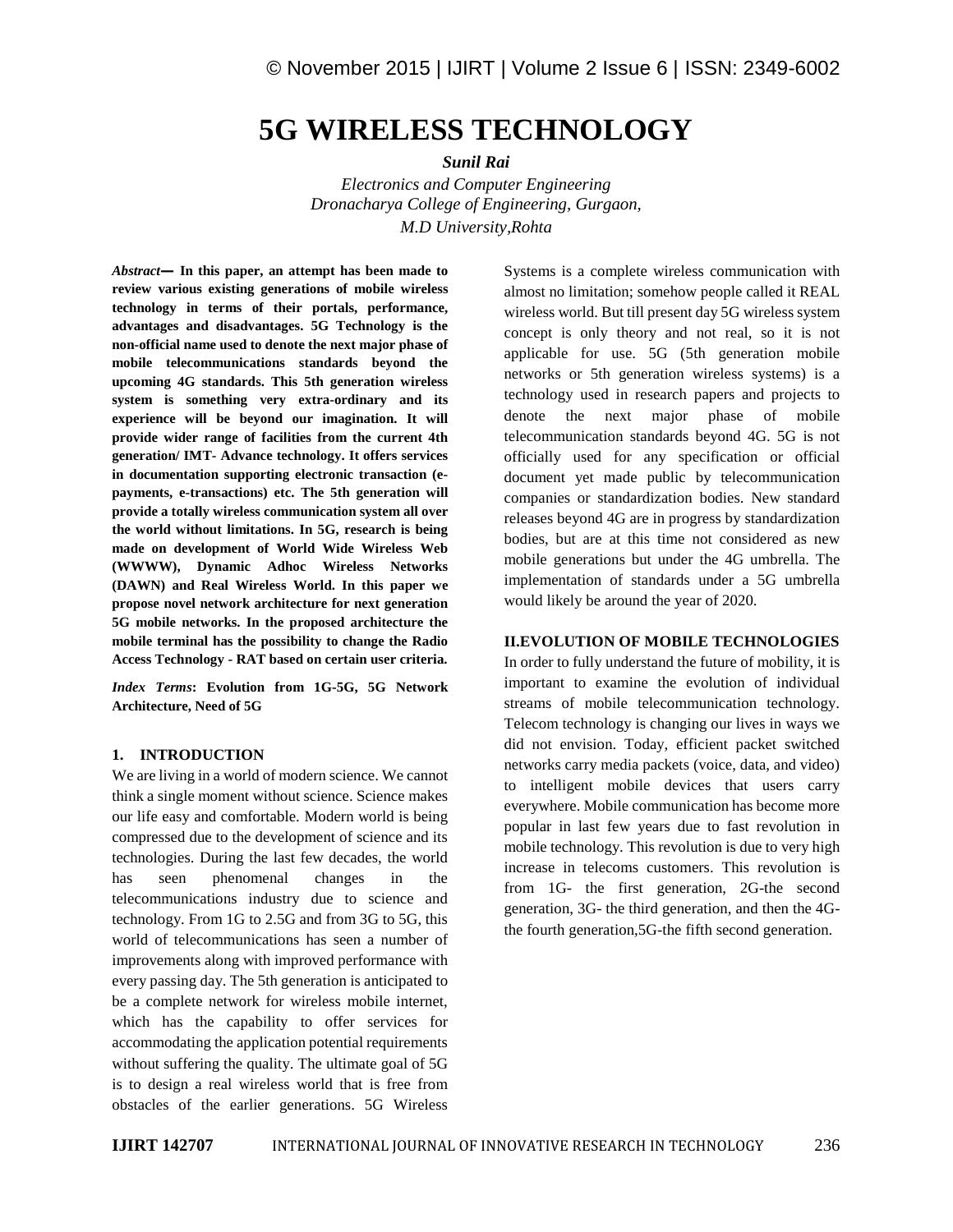|                                        | Figure 1: Evolution of Wireless Networks                                     |                                                                                       |                                                                                      |                                                                                         |
|----------------------------------------|------------------------------------------------------------------------------|---------------------------------------------------------------------------------------|--------------------------------------------------------------------------------------|-----------------------------------------------------------------------------------------|
|                                        | <b>ISTE</b>                                                                  | <b>Bluetecth</b>                                                                      | Zigkoo                                                                               | <b>NEC</b>                                                                              |
| Wireless<br>Parsonal Aren<br>kadwrele. | - Unkang Identifier<br>concites.<br>- Feldbydy<br><b>Do-650 T L Wa</b>       | - Interded for P2P<br><b>LOCATION CONTRACTOR</b><br>· Conventiv as high<br>35.24 MSCH | . Low power<br>milebox.<br>technology<br>alternative ro<br><b>Bluetooth</b>          | - Designed to -<br>dealton by<br>interactive th<br><b>M-Litigatin</b><br>S. 55 MHz band |
|                                        | 60211-1997                                                                   | SDZTTa                                                                                | HyperLAN-2                                                                           | 802 Ifn                                                                                 |
| Wiraless.<br>Local Arua<br>kistworks.  | · Throughput of<br><b>MAGOS</b><br>a Luxe along tres<br>THE FIRST WARD FORM. | a Hisher<br>Francisco (100 s4<br>Mary fire to cut<br>cf5 Gift band                    | ABE<br>theoreting units.<br>802154 hot with<br><b>CynamicTOMA</b>                    | where high-<br>through put of<br>WOO Moure<br><b>COMMAND</b><br><b>Distance</b>         |
|                                        | GSM. GPRS                                                                    | <b>HASDPS</b>                                                                         | <b>HSUPA</b>                                                                         | HSPA+                                                                                   |
| Windows<br>Wide Area<br>kabwarks.      | $-36$ and $256$<br>- sitricle<br>in contractor lent<br>mri dátal<br>courlead | $-7$ activel 30<br>network.<br>. High cared<br>mob le<br>beachane                     | . Supports high<br>upint outlet<br>transmission Av.<br>9.0143016<br>sharing by esses | . Supports law<br>Billing services<br><b>Satisfacture</b><br>22 Mags<br>sheets' put     |
|                                        | Relative Thire of Introduction                                               |                                                                                       |                                                                                      |                                                                                         |

Journe 722 Dielen Genes was Amster-America's College

**Figure 1: Evolution of Wireless Networks**

## **A. First Generation(1G):**

The First Generation (1G) was pioneered for voice service in early 1980's, where almost all of them were analog systems using the frequency modulation technique for radio transmission using frequency division multiple access (FDMA) with frequency band of 824-894 MHz , and channel capacity was 30 KHz which was based on a technology known as Advance Mobile Phone Service (AMPS). It introduces mobile technologies such as mobile telephone system (MTS), advanced mobile telephone system (AMTS), improved mobile telephone system (IMTS) and push to talk (PTT). It has low capacity, unreliable handoff, poor voice links and no security at all since voice calls were played back in radio towers making these calls susceptible to unwanted eavesdropping by third parties.

#### **B. Second Generation (2G):**

The Second Generation (2G) emerged in late 1980s. It uses digital signals for voice transmission and has speed of 64 kbps. It provides facility of e-mail and SMS (Short Message Service) and use the bandwidth of 30 to 200 KHz. In this generation two digital modulation schemes are used; one is time division multiple access (TDMA) and the 2nd is code division multiple access (CDMA) and frequency band is 850- 1900 MHz. In 2G, GSM technology uses eight channels per carrier with a gross data rate of 22.8 kbps (a net rate of 13 kbps) in the full rate channel and a frame of 4.6 milliseconds (ms) duration. The family of this generation includes of 2G, 2.5G and 2.75G. Next to 2G, 2.5G system uses packet switched and circuit switched domain and provide data rate up to 144 kbps. E.g. GPRS, CDMA and EDGE.

## **C. Third Generation (3G):**

The Third Generation (3G) services combine high speed mobile access with Internet Protocol (IP)-based services. It uses Wide Band Wireless Network with which clarity is increased. The main features of 3G technology include wireless web base access, multimedia services, email, and video conferencing. The data are sent through the technology called Packet Switching. 3G systems offer high data rates up to 2 Mbps, over 5 MHz channel carrier width, depending on mobility/velocity, and high spectrum efficiency. The data rate supported by 3G networks depends also on the environment the call is being made in; 144 kbps in satellite and rural outdoor, 384 kbps in urban outdoor and 2Mbps in indoor and low range outdoor. The frequency band is 1.8 - 2.5 GHz. Voice calls are interpreted through Circuit Switching. Along with verbal communication it includes data services, access to television/video, new services like Global Roaming. It operates at a range of 2100MHz and has a bandwidth of 15-20MHz used for High-speed internet service, video chatting.3G uses Wide Band Voice Channel that is by this the world has been contracted to a little village because a person can contact with other person located in any part of the world and can even send messages too.

## **D. Fourth Generation (4G):**

The Fourth Generation **(**4G) usually refers to the successor of the 3G and 2G standards. In fact, the 3GPP is recently standardizing LTE Advanced as future 4G standard. A 4G system may upgrade existing communication networks and is expected to provide a comprehensive and secure IP based solution where facilities such as voice, streamed multimedia and data will be provided to users on an "Anytime, Anywhere" basis and at much higher data rates compared to previous generations. 4G offers a downloading speed of 100Mbps. 4G provides same feature as 3G and additional services like Multi- Media Newspapers, to watch T.V programs with more clarity and send Data much faster than previous generations. LTE (Long Term Evolution) is considered as 4G technology. 4G is being developed to accommodate the QoS and rate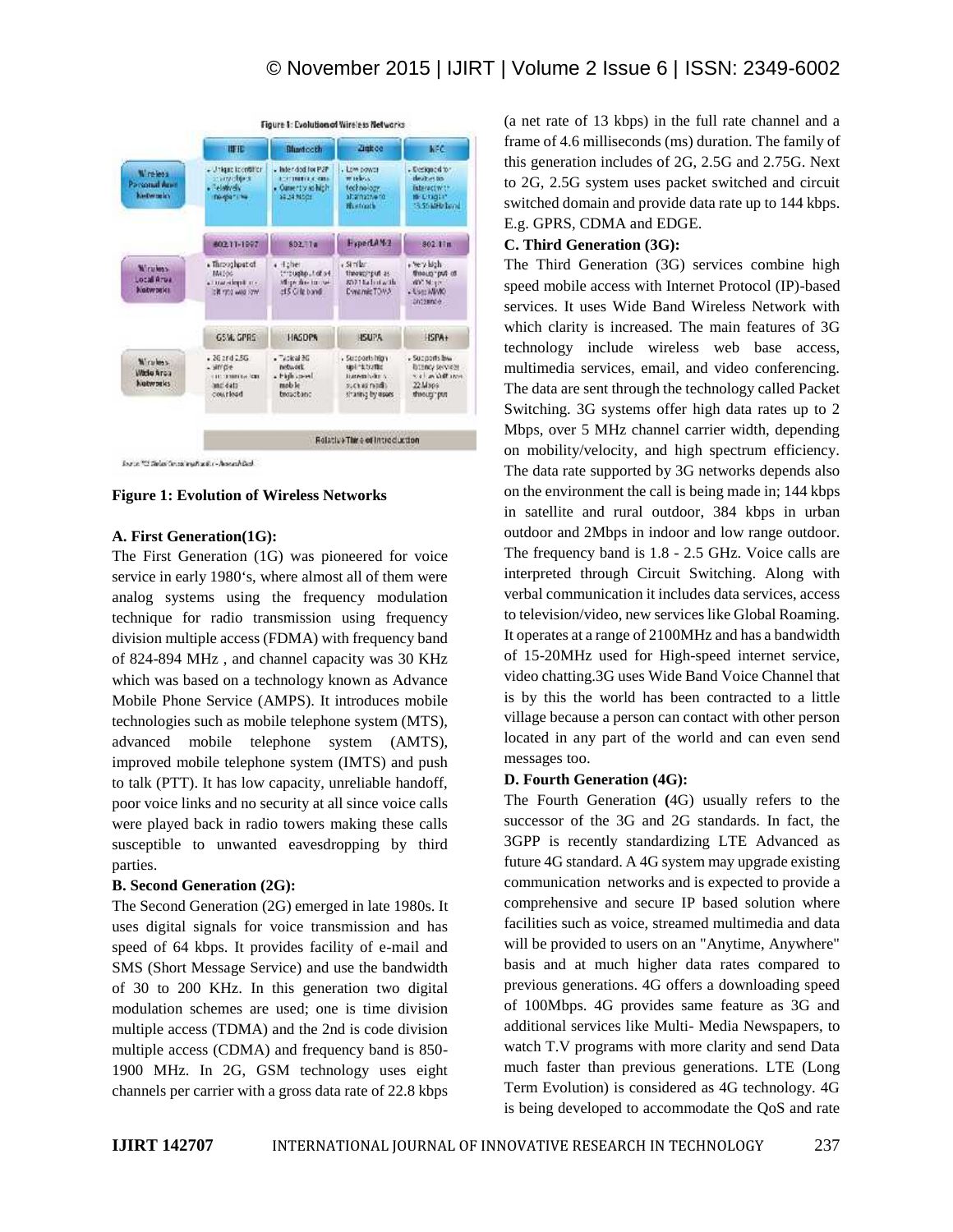requirements set by forthcoming applications like wireless broadband access, Multimedia Messaging Service (MMS), video chat, mobile TV, HDTV content, Digital Video Broadcasting (DVB), minimal services like voice and data, and other services that utilize bandwidth.

# **E. Fifth Generation (5G):**

The Fifth Generation **(**5G) Technology stands for 5th Generation Mobile technology. 5G mobile technology is not deployed yet. The big challenge for the design and deployment of 5G technology can be faced easily as proposed features and architecture (mentioned below) that will increase system capacity and quality within the limited available frequency spectrum, whose frequency band and Data Bandwidth will be 3-300GHz' and 1Gbps & higher (as demand)' successively. The remarkable issue, there don't have any limitation in 5G as respect to user demands in the next 200 years. 5G mobile technology has changed the means to use cell phones within very high bandwidth. User never experienced ever before such a high value technology. Nowadays mobile users have much awareness of the cell phone (mobile) technology. The 5G technologies include all type of advanced features which makes 5G mobile technology most powerful and in huge demand in near future. A user can also hook their 5G technology cell phone with their Laptop to get broadband internet access. 5G technology including camera, MP3 recording, video player, large phone memory, dialing speed, audio player and much more you never imagine. For children rocking fun Bluetooth technology and Pico nets has become in market. The 5G also implies the whole wireless world interconnection (WISDOM—Wireless Innovative System for Dynamic Operating Mega communications concept), together with very high data rates of the Quality of Service (QoS) applications.



**Figure 2: Evolution in Mobile Technologies**

# **III. 5G NETWORKS**

5G Technology stands for 5th Generation Mobile technology. 5G network is very fast and reliable. The concept of hand held devices is going to be revolutionized with the advent of 5G. Now all the services and applications are going to be accessed by single IP as telephony, gaming and many other multimedia applications. As it is not a new thing in market and there are millions of users all over the world who have experienced the wireless services wireless technology. It is not easy for them to shrink from using this new 5G network technology. There is only need to make it accessible so that a common man can easily afford the profitable packs offered by the companies so that 5G network could hold the authentic place. There is need to win the customer trust to build fair long term relation to make a reliable position in the telecommunication field. To complete with the preceding wireless technologies in the market 5G network has to tender something reliable something more pioneering. All the features like telephony, camera, mp3 player, are coming in new mobile phone models. 4G is providing all these utility in mobile phone. By seeing the features of 4G one can gets a rough idea about what 5G Networks could offer. There is messenger, photo gallery, and multimedia applications that are also going to be the part of 5G. There would be no difference between a PC and a mobile phone rather both would act vice versa.



**Figure 3: Evolution of Mobile Technologies up to 5G Networks**

# **IV. DESIGN OF 5G MOBILE NETWORK ARCHITECTURE**

Figure 4 shows the system model that proposes design of network architecture for 5G mobile systems, which is all- IP based model for wireless and mobile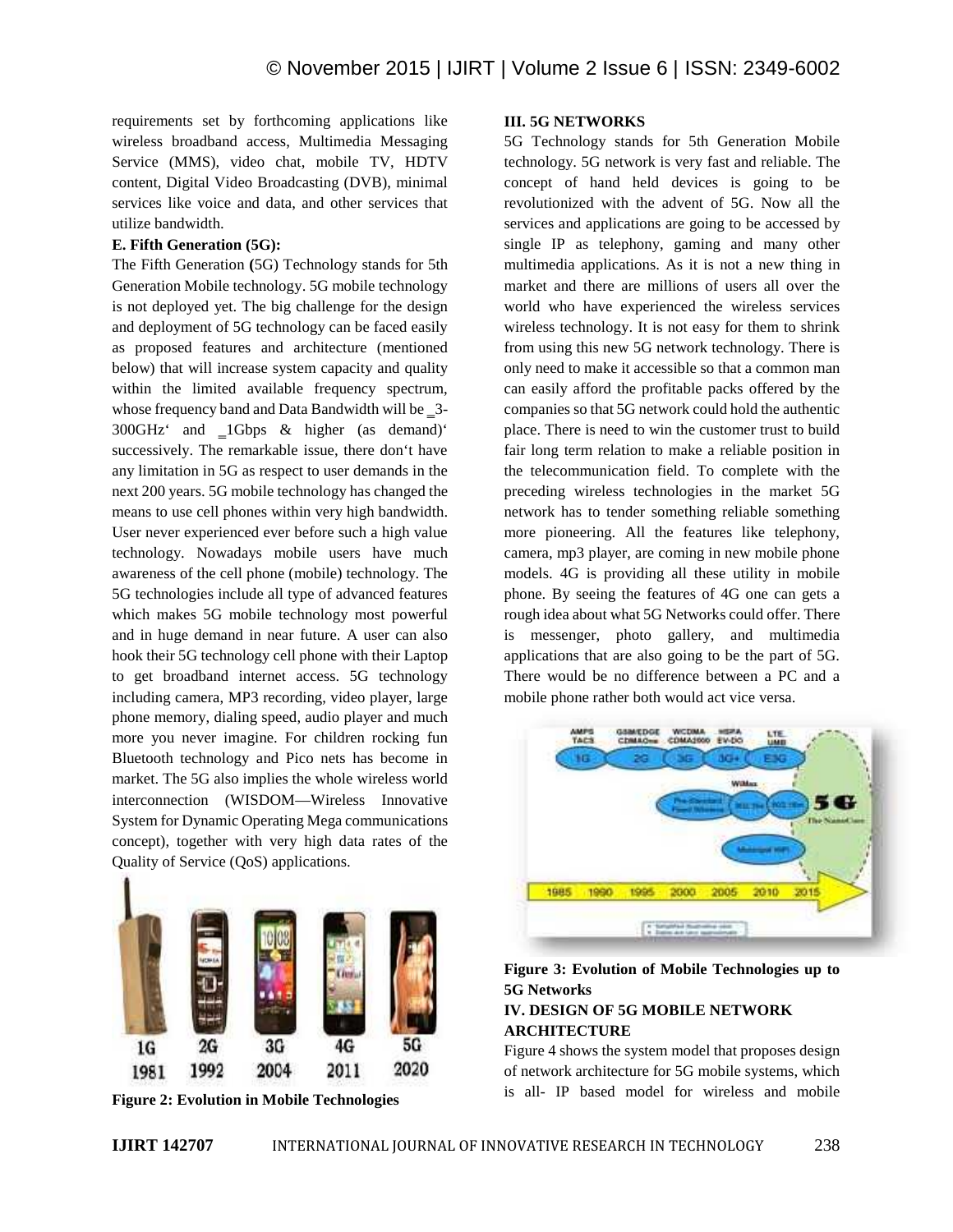networks interoperability. The system consists of a user terminal (which has a crucial role in the new architecture) and a number of independent, autonomous radio access technologies. Within each of the terminals, each of the radio access technologies is seen as the IP link to the outside Internet world. However, there should be different radio interface for each Radio Access Technology (RAT) in the mobile terminal. For an example, if we want to have access to four different RATs, we need to have four different accesses - specific interfaces in the mobile terminal, and to have all of them active at the same time, with aim to have this architecture to be functional.





The first two OSI levels (data-link and physical levels) are defining the radio access technologies through which is provided access to the Internet with more or less QoS support mechanisms, which is further dependent upon the access technology (e.g., 3G and WiMAX have explicit QoS support, while WLAN has not) . Then, over the OSI-1 and OSI-2 layers is the network layer, and this layer is IP (Internet Protocol) in today's communication world, either IPv4 or IPv6, regardless of the radio access technology. The purpose of IP is to ensure enough control data (in IP header) for proper routing of IP packets belonging to a certain application connections - sessions between client applications and servers somewhere on the Internet. Routing of packets should be carried out in accordance with established policies of the user.



# **Figure 5: Protocol Layout for the Elements of the Proposed Architecture**

Application connections are realized between clients and servers in the Internet via sockets. Internet sockets are endpoints for data communication flows. Each socket of the web is a unified and unique combination of local IP address and appropriate local transport communications port, target IP address and target appropriate communication port, and type of transport protocol. Considering that, the establishment of communication from end to end between the client and server using the Internet protocol is necessary to raise the appropriate Internet socket uniquely determined by the application of the client and the server. This means that in case of interoperability between heterogeneous networks and for the vertical handover between the respective radio technologies, the local IP address and destination IP address should be fixed and unchanged. Fixing of these two parameters should ensure handover transparency to the Internet connection endto-end, when there is a mobile user at least on one end of such connection. In order to preserve the proper layout of the packets and to reduce or prevent packets losses, routing to the target destination and vice versa should be uniquely and using the same path. Each radio access technology that is available to the user in achieving connectivity with the relevant radio access is presented with appropriate IP interface. Each IP interface in the terminal is characterized by its IP address and net mask and parameters associated with the routing of IP packets across the network. In regular inter-system handover the change of access technology (i.e., vertical handover) would mean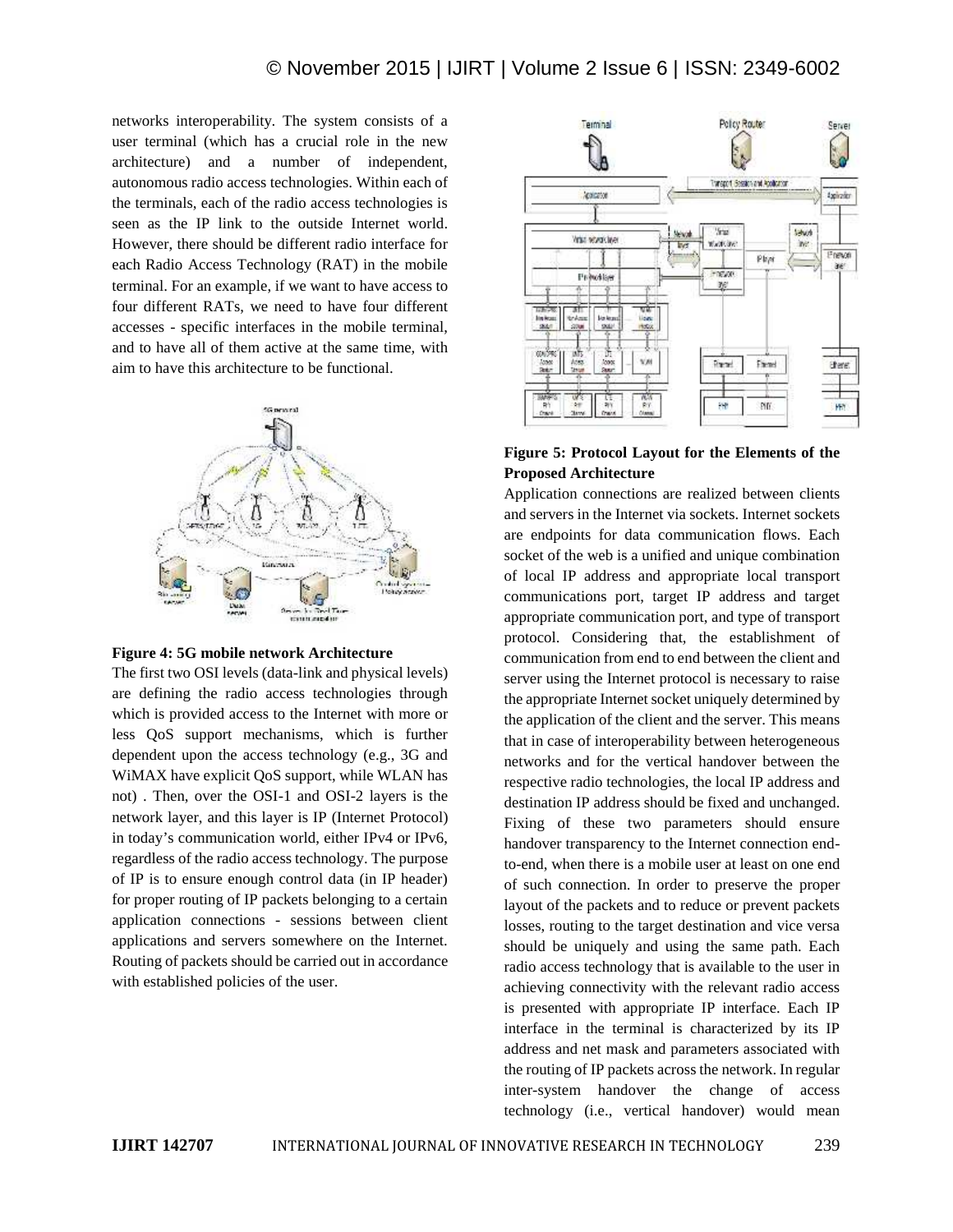changing the local IP address. Then, change of any of the parameters of the socket means and change of the socket, that is, closing the socket and opening a new one. This means, ending the connection and starting e new one. This approach is not-flexible, and it is based on today's Internet communication. In order to solve this deficiency we propose a new level that will take care of the abstraction levels of network access technologies to higher layers of the protocol stack. This layer is crucial in the new architecture. To enable the functions of the applied transparency and control or direct routing of packets through the most appropriate radio access technology, in the proposed architecture we introduce a control system in the functional architecture of the networks, which works in complete coordination with the user terminal and provides a network abstraction functions and routing of packets based on defined policies. At the same time this control system is an essential element through which it can determine the quality of service for each transmission technology. He is on the Internet side of the proposed architecture, and as such represents an ideal system to test the qualitative characteristics of the access technologies, as well as to obtain a realistic picture regarding the quality that can be expected from applications of the user towards a given server in Internet (or peer). Protocol setup of the new levels within the existing protocol stack, which form the proposed architecture, is presented in Figure 2. The network abstraction level would be provided by creating IP tunnels over IP interfaces obtained by connection to the terminal via the access technologies available to the terminal (i.e., mobile user). In fact, the tunnels would be established between the user terminal and control system named here as Policy Router, which performs routing based on given policies. In this way the client side will create an appropriate number of tunnels connected to the number of radio access technologies, and the client will only set a local IP address which will be formed with sockets Internet communication of client applications with Internet servers. The way IP packets are routed through tunnels, or choosing the right tunnel, would be served by policies whose rules will be exchanged via the virtual network layer protocol. This way we achieve the required abstraction of the network to the client applications at the mobile terminal. The process of establishing a tunnel to the Policy Router, for routing based on the policies, are

carried out immediately after the establishment of IP connectivity across the radio access technology, and it is initiated from the mobile terminal Virtual Networklevel Protocol. Establishing tunnel connections as well as maintaining them represents basic functionality of the virtual network level (or network level of abstraction).

## **V. WHY IS 5G REQUIRED?**

This paper mainly focuses on how a 5G network can provide more facilities approach to a common man to utilize his available possessions in an enormous way to make him to feel the real progress.The major difference, from a user point of view, between current generations and expected 5G techniques must be something else than increased maximum throughput; other requirements include:

•Lower out age probability; better coverage and high data rates available at cell edge.

•Lower battery consumption.

•Multiple concurrent data transfer paths.

•Around 1Gbps data rate in mobility.

•More secure; better cognitive radio/SDR Security.

•Higher system level spectral efficiency.

•World Wide wireless web (WWWW).

•More applications combined with artificial intelligent (AI) as human life will be surrounded by artificial sensors which could be communicating with mobile phones. Not harmful to human health.

•Cheaper traffic fees due to low infrastructure deployment costs.

**VI. CHARACTERISTICS OF 5G TECHNOLOGY** • The technology 5G presents the high resolution for sharp, passionate cell phone every day and give consumers well shape and fast Internet access.

• The 5G technology provides billing limits in advance that the more beautiful and successful of the modern era.

• The 5G technology also allows users of mobile phones, cell phone records for printing operations.

• The 5G technology for large volume data distribution in Gigabit, which also maintains close ties to almost 65,000.

• The technology gives you 5G carrier distribution gateways to unprecedented maximum stability without delay.

• The information from the data transfer technology 5G organize a more accurate and reliable results.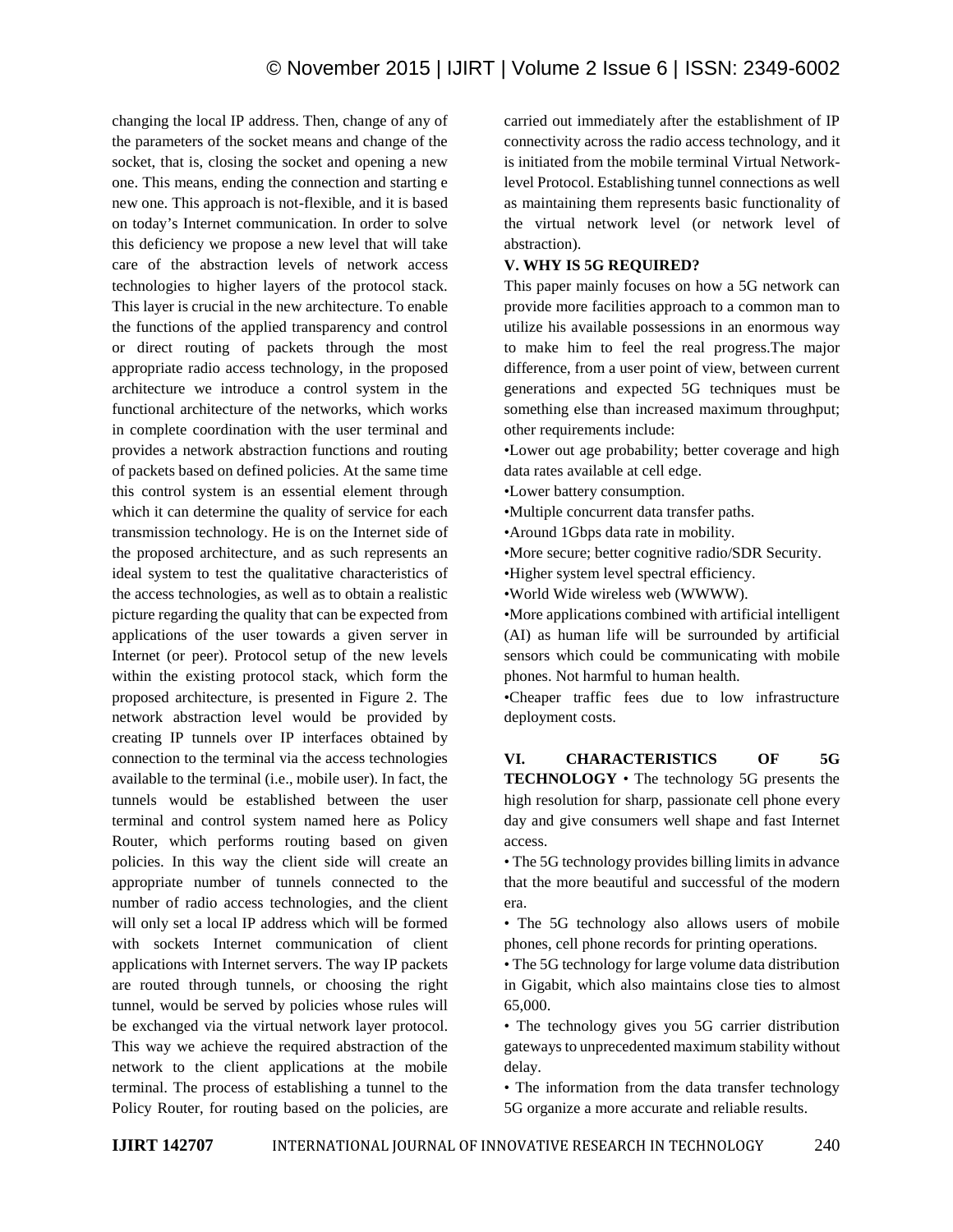• Using remote control technology to get the consumer can also get a 5G comfort and relax by having a better speed and clarity in less time alone.

• The 5G technology also support virtual private network.

• The uploading and downloading speed of 5G technology touching the peak.

• The 5G technology network offering enhanced and available connectivity just about the world.

• 5G network is very fast and reliable.

# **VII. APPLICATIONS OF 5G TECHNOLOGY**

1) Real wireless world with no more limitation with access and zone issues.

2) Wearable devices with AI capabilities.

3) Internet protocol version 6(IPv6), where a visiting care-of mobile IP address is assigned according to location and connected network**.**

4) One unified global standard.

5) Pervasive networks providing ubiquitous computing: The user can simultaneously be connected to several wireless access technologies and seamlessly move between them these access technologies can be a 2.5G,3G, 4G or 5G mobile networks, Wi-Fi, WPAN or any other future access technology. In 5G, the concept may be further developed into multiple concurrent data transfer paths.

6) Cognitive radio technology, also known as smart radio: allowing different radio technologies to share the same spectrum efficiently by adaptively finding unused spectrum and adapting the transmission scheme to the requirements of the technologies currently sharing the spectrum. This dynamic radio resource management is achieved in a distributed fashion, and relies on software defined radio.

7) High altitude stratospheric platform station (HAPS) Systems. The radio interface of 5G communication systems is suggested in a Korean research and development program to be based on beam division multiple access (BDMA) and group cooperative relay techniques.

# **VIII. FUTURE SCOPE**

5G network technology will reveal a new era in mobile communication technology. The 5G mobile phones will have access to different wireless technologies at the same time and the terminal should be able to combine different flows from different technologies. 5G technology offer high resolution for crazy cell

phone user. 5G technology will provide supper and perfect utilization of cellular communication in future. The future enhancement of Nano-core will be incredible as it combines with artificial intelligent (AI).One can able to control his intelligent Robot using his mobile phone. Your Mobile can automatically type the message what your brain thinks. We might get a circumstance where we don't require any spectrum for communication. 5G technology will provide super and perfect utilization of cellular communication in future. We can monitor any place of the world from anywhere, observe space and watch TV channels at HD clarity in our mobile phones without any interruption. There will be exciting amusement unbelievable services. The 5G mobile phones will be a tablet PC and amazing. Many mobile embedded technologies will evolve.

## **IX. CONCLUSION**

In this paper we have discussed the existing and future wireless mobile communication generations and cellular systems focusing on four main key factors: switching schemes, bandwidth, data rates, and radio access, also 5G main development challenges and explained the necessity for 5G. We conclude that 5G network is very fast and reliable. Fifth generation is based on 4G technologies. The 5th wireless mobile internet networks are real wireless world which shall be supported by LAS-CDMA (Large Area Code-Division Multiple (Orthogonal frequency-division multiplexing), MCCDMA(Multi-Carrier Code Division Multiple Access), UWB(Ultra-wideband), Network-LMDS (Local Multipoint Distribution Service), and IPv6. Fifth generation technologies offers tremendous data capabilities and unrestricted call volumes and infinite data broadcast together within latest mobile operating system. Fifth generation should make an important difference and add more services and benefits to the world over 4G. Fifth generation should be more intelligent technology that interconnects the entire world without limits. The 5G mobile technology is expected to be implemented at the end of the current decade. The world of universal, uninterrupted access to information, entertainment and communication will open new dimension to our lives and change our life style significantly. The new coming 5G technology will be available in the market to fulfill user demands in affordable rates, bright and